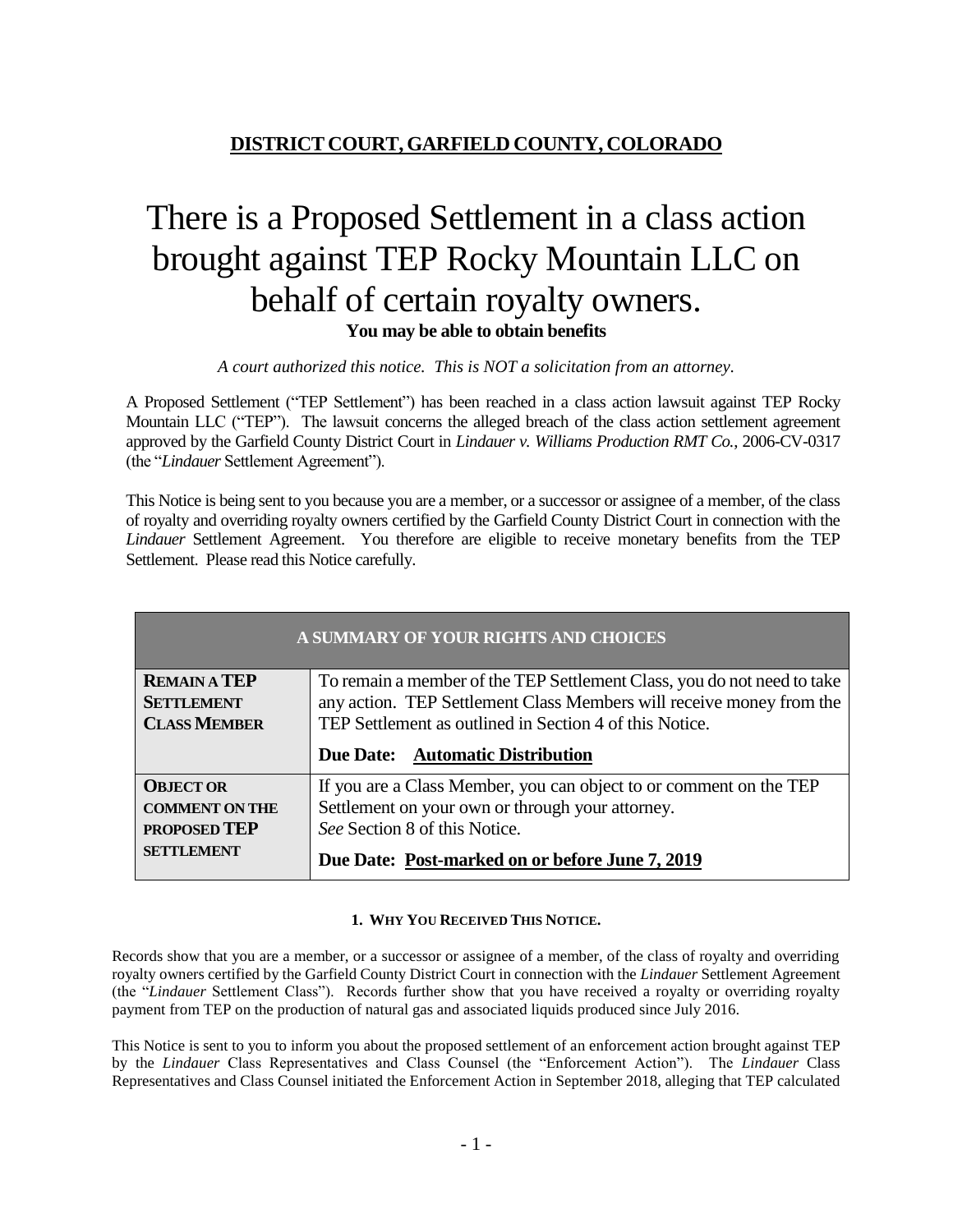royalties and overriding royalties since July 2016 in a manner inconsistent with the terms of the *Lindauer* Settlement Agreement.

The *Lindauer* Class Representatives and Class Counsel have negotiated a settlement of the Enforcement Action with TEP. The settlement has been preliminarily approved by the Court as being fair, reasonable and adequate. As explained below, you will be entitled to monetary benefits under this TEP Settlement if the TEP Settlement is finally approved by the Court.

This Notice outlines the terms of the TEP Settlement, how TEP Settlement monies will be paid, and how to comment on or object to the proposed TEP Settlement. This Notice also explains that the Court will hold a Final Fairness Hearing to decide whether to approve the TEP Settlement on June 21, 2019, at 3:30 p.m., in Division B of the District Court of Garfield County, Colorado, 109 8th Street, Glenwood Springs, Colorado.

### **2. WHAT IS A CLASS ACTION?**

A class action is a type of lawsuit in which a named Plaintiff brings a suit on behalf of all of the members of a similarlysituated group to recover damages and other relief for the entire group, without the necessity of each member filing an individual lawsuit, incurring expenses or appearing as an individual plaintiff. Class actions are used by the courts when the claims raise issues of law or fact that are common, making it fair to bind all class members to the orders and judgments in the case, without the necessity of multiple lawsuits involving hearing the same claims over and over.

You are receiving this notice because you are a member, or the successor or assignee of a member, of the *Lindauer*  Settlement Class, which was certified by the Garfield County District Court in March 2009.

### **3. THE LAWSUIT AND RELATED PENDING LITIGATION.**

The Class Representatives, on behalf of themselves and the *Lindauer* Settlement Class, filed a Motion to Enforce the *Lindauer* Settlement Agreement in the Garfield County District Court on September 14, 2018. The Class Representatives alleged that, since July 2016, TEP calculated royalties and overriding royalties by improperly deducting gathering, fuel and excess processing costs in breach of the *Lindauer* Settlement Agreement. The Enforcement Action was filed before the Honorable Denise K. Lynch, District Court Judge of the Garfield County District Court, which maintained continuing jurisdiction to enforce the terms of the *Lindauer* Settlement Agreement.

The Class Representatives also sought dismissal, on jurisdictional grounds, of a separate case alleging breach of the Lindauer Settlement which is styled Elna Sefcovic, LLC, et al. v. TEP Rocky Mountain LLC, Case No. 17-cv-01990- MSH, pending in the United States District Court for the District of Colorado (the "Sefcovic Case"). The settlement in the Sefcovic Case has been approved by the federal district court, and the Lindauer Class Representatives have appealed such approval. In addition, Lindauer Category 2&3 Class Members have appealed the approval of the Sefcovic Settlement.

Since filing the Enforcement Action, Class Counsel have reviewed and analyzed information and documents regarding TEP's calculation of royalties paid to the members of the *Lindauer* Settlement Class. The Parties also have engaged in negotiations to resolve the claims alleged on behalf of the *Linduaer* Settlement Class. The TEP Settlement described in this Notice is the result of those negotiations.

The Class Representatives and Class Counsel believe that the issues before the Court are complex, and there is at least some uncertainty as to the outcome of the Enforcement Action. TEP denies any wrongdoing or liability in connection with the Enforcement Action.

The Class Representatives and Class Counsel have considered both the monetary benefits of the proposed TEP Settlement and the risks of proceeding if the TEP Settlement was rejected. Class Counsel and the Plaintiffs have concluded that the proposed TEP Settlement provides members of the *Lindauer* Settlement Class with substantial monetary benefits, resolves disputed issues without prolonged litigation and expense, avoids the delay and expense of likely appeals, eliminates inherent risks of litigation, and is in the best interests of the *Lindauer* Settlement Class. The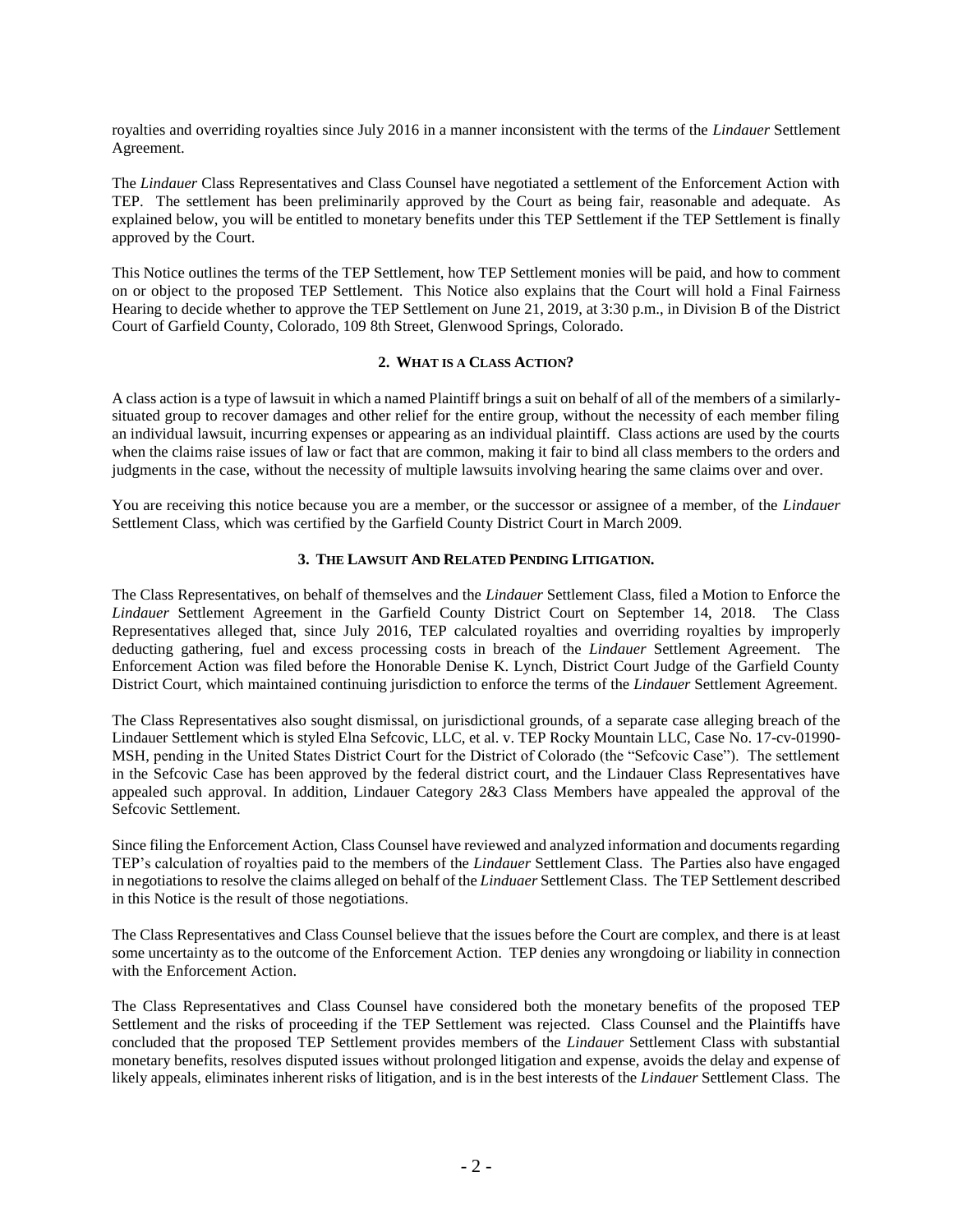Class Representatives and Class Counsel have concluded that the proposed TEP Settlement is fair, reasonable, and adequate.

### **4. THE SETTLEMENT.**

**The Firm Settlement:** TEP has agreed to pay the sum of \$3,082,283.73 in order to settle the Enforcement Action (the "Firm Settlement Amount") with those Lindauer Class Members who were not included in or who opted-out of the Sefcovic Case. The portion of the Firm Settlement Amount that will be available for distribution to each member of the *Lindauer* Settlement Class will be determined by each member's proportionate share of the total Firm Settlement Amount allocated to in accordance with paragraph 3 of the TEP Settlement, which identifies the proportion of gathering, fuel and processing costs deducted by TEP during the production months of July, 2016 through September, 2018 from each Lindauer Royalty Instrument Category. The Court has preliminarily approved the TEP Settlement as fair, reasonable, and adequate.

**The Contingent Settlement:** In addition, TEP has agreed to a contingent settlement agreement that resolves claims asserted by Lindauer Class Members who are members of the proposed settlement class in the Sefcovic Case but only in the event that the proposed Sefcovic Settlement is disapproved or terminated. In such event, TEP has agreed to pay the sum of \$7,734,149.62 (the same amount as the Sefcovic Settlement) in order to settle the Enforcement Action (the "Contingent Settlement Amount") with those Lindauer Class Members who are also members of the putative Sefcovic Class. The portion of the Contingent Settlement Amount that will be available for distribution to each member of the *Lindauer* Settlement Class will be determined by each member's proportionate share of the total Contingent Settlement Amount allocated to in accordance with paragraph 4 of the TEP Settlement. This Contingent Settlement is ineffective unless the proposed *Sefcovic* settlement agreement is disapproved or terminated, as described in the TEP Settlement.

In order to distribute funds to royalty owners as soon as possible, the TEP Settlement provides at ¶4.b. that TEP may elect to distribute the Sefcovic Settlement Amount to its royalty owners, and that if such distribution is made that the distribution will be credited against Contingent Settlement Amounts due to each royalty owner, if any.

The expenses and attorneys' fees of the Plaintiffs and Class Counsel ("Litigation Expenses"), as approved by the Court, will be subtracted from the Settlement Amount to determine the amount available for distribution to the members of the TEP Settlement Class. Class Counsel will request that the Court award its costs and administrative expenses, as well as attorneys' fees equal to 25% of the Settlement Amount. The Contingent Settlement Amount shall be burdened by Litigation Expenses only if the proposed Sefcovic Settlement Agreement is disapproved or terminated. You may receive a copy of Class Counsel's Application regarding Litigation Expenses by contacting Class Counsel as identified in Section 10 of this Notice.

Upon final Court approval, all members of the TEP Settlement Class will receive the monetary benefits of the TEP Settlement and will be bound by the resulting Order in the Enforcement Action, barring them from bringing any claim against TEP related to royalty calculations that are covered by the TEP Settlement ("Actually Settled Claims" defined in ¶9 of the TEP Settlement). For more detailed information regarding the terms of the TEP Settlement, please read the TEP Settlement, which you may review online at [http://www.dwmk.com,](http://www.dwmk.com/) or you may obtain a copy of the TEP Settlement Agreement by contacting Class Counsel as identified in Section 10 of this Notice. In addition, the Preliminary Distribution Schedule will be posted on the website on or before approximately 40 days prior to the Fairness Hearing. Individual distributions will be referenced by TEP owner number which is set out on your monthly check stub.

### **5. FUTURE ENFORCEMENT OF THE LINDAUER SETTLEMENT AND TEP SETTLEMENT.**

The District Court in and for Garfield County Colorado will retain continuing and exclusive jurisdiction to administer, implement and enforce the TEP Settlement. Any future dispute concerning the Lindauer Settlement will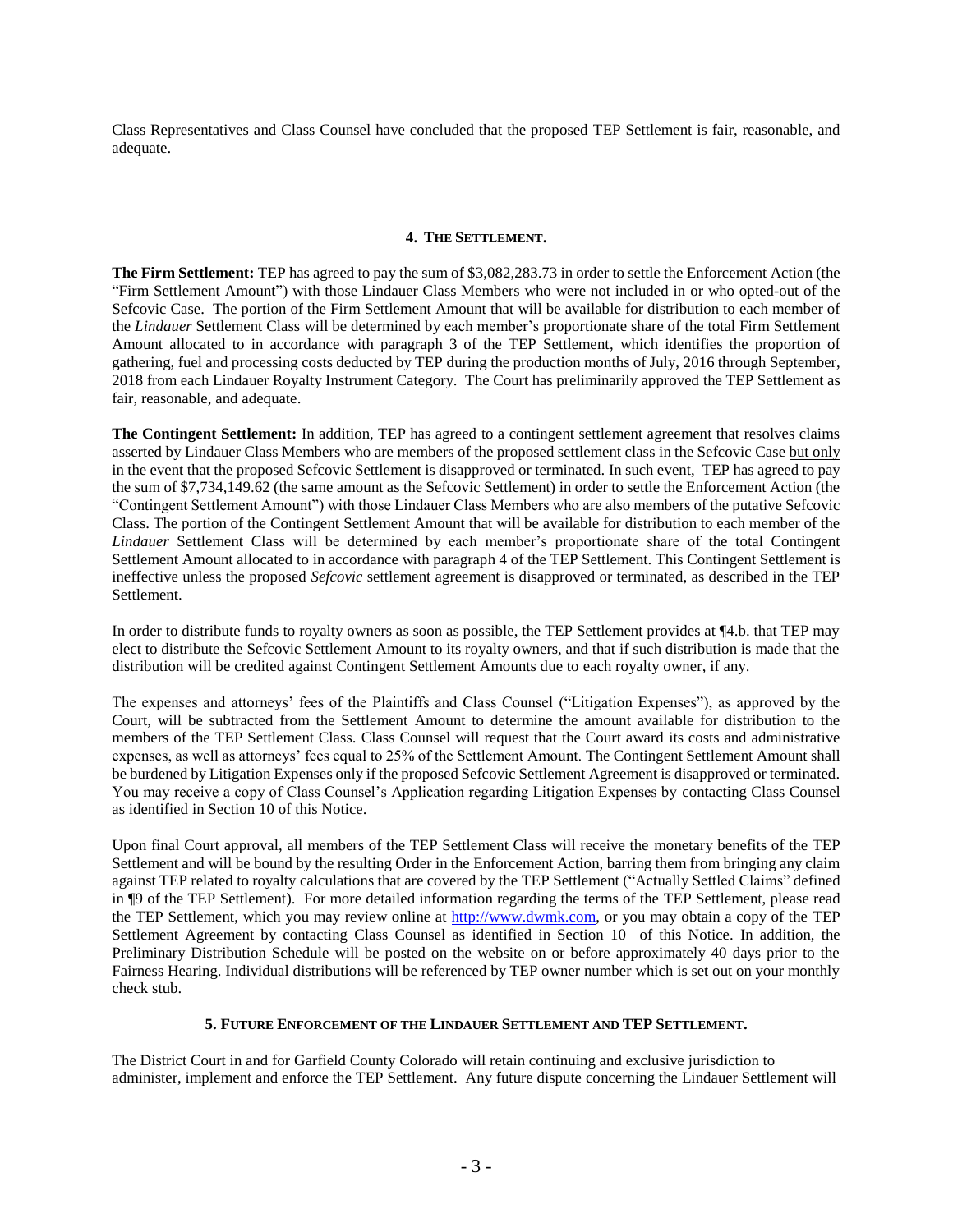be decided in the Garfield County District Court, unless such dispute concerns the administration, implementation, or enforcement of the Sefcovic Settlement.

Paragraph 5 of the TEP Settlement provides that any Lindauer Class Member seeking to enforce the Lindauer Settlement or the TEP Settlement shall first provide written notice to TEP specifying the alleged breach, and TEP shall then have thirty (30) days to cure the alleged breach. TEP will also timely provide each such notice to Lindauer Class Counsel.

### **6. THE COURT HAS CONDITIONALLY APPROVED THE SETTLEMENT.**

The Court has provisionally determined that the TEP Settlement is fair, reasonable and adequate. The Court has made no final determination as to the merits of the Enforcement Action, and this Notice and the proposed TEP Settlement do not imply that TEP is liable to the *Lindauer* Settlement Agreement. Furthermore, if the TEP Settlement is not finally approved or is withdrawn, the Parties have agreed that the settlement shall be void or of no effect. In any such event, the Enforcement Action would proceed.

### **7. REMAINING A MEMBER OF THE SETTLEMENT CLASS.**

**To receive the benefits of the TEP Settlement, you do not need to take any action whatsoever.** The Class Representatives and Class Counsel will represent your interests as a member of the *Lindauer* Settlement Class. You will not be charged for their services or any expenses other than the payment of Litigation Expenses from the Settlement Fund that are approved by the Court. You may enter an appearance in the Enforcement Action by yourself or through your attorney, at your own expense. You will be bound by the judgment and final disposition of the Enforcement Action, and you should receive a distribution check for your share of the Settlement Amount approximately 14 days after the Effective Date specified in the TEP Settlement. If the TEP Settlement is approved, you will be barred from bringing any further legal action against TEP, its affiliates, and its predecessors.

Should you remain in the TEP Settlement Class, and the TEP Settlement is approved, you will:

1) Receive your allocated share of the Settlement Amount.

2) Release all Actually Settled Claims, as described in the TEP Settlement at ¶9 (limited to those gathering, fuel and excess processing costs due pursuant to Sections 4.1 and 4.4 of the Lindauer Settlement for which each Lindauer Royalty Instrument Category is actually compensated in the TEP Settlment).

Actually Settled Claims shall not include the claims addressed in the Contingent Settlement unless the Sefcovic Settlement is disallowed or terminated and distribution of the Contingent Settlement Amount is made by TEP hereunder.

### **8. RIGHT TO OBJECT TO THE TEP SETTLEMENT.**

You may object to the proposed TEP Settlement and/or Class Counsel's Application for Litigation Expenses. **All objections shall be in writing and must be filed on or before June 7, 2019**, with the Court at the address of the District Court Clerk as it appears below. Your objection must set forth your full name, current address, and telephone number. In addition, your objection must include **a written statement of the position that you wish to assert.** Your objection also must be mailed to each of the following and postmarked on or before June 7, 2019:

Nathan A. Keever, #24630 DUFFORD, WALDECK, MILBURN & KROHN, L.L.P. 744 Horizon Court, Suite 300 Grand Junction, CO 81506

*Class Counsel Counsel for TEP* John F. Shepherd, P.C. Christopher A. Chrisman HOLLAND & HART LLP 555 Seventeenth Street, Suite 3200 Denver, CO 80201-8749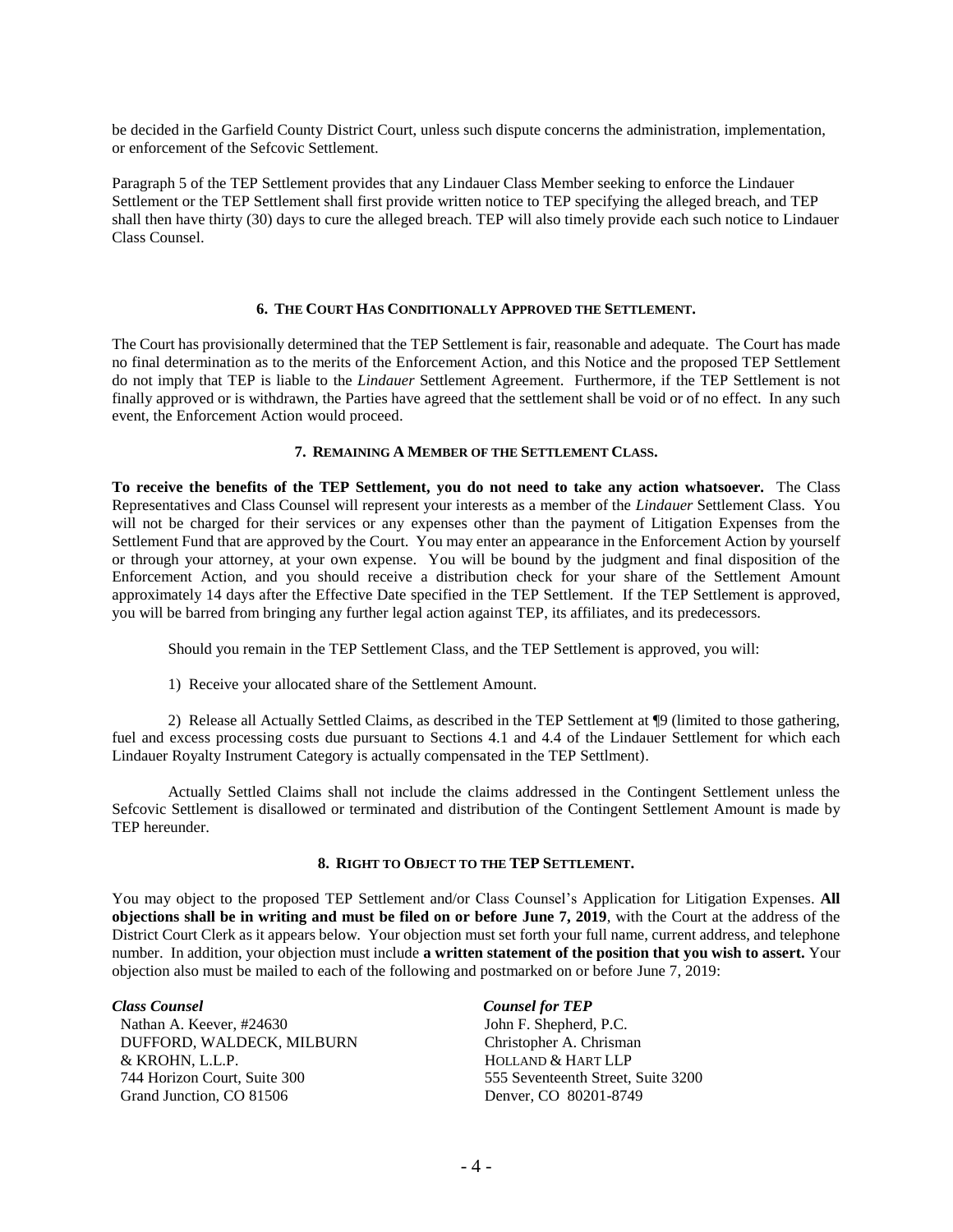You or your attorney may appear at the Final Fairness Hearing, but are not required to do so. **In order to be heard at the Final Fairness Hearing you must file a Notice of Intent to Appear at the Final Fairness Hearing with the Court on or before June 7, 2019**. Any *Lindauer* Settlement Class member who does not file a notice of intent to appear at the Final Fairness Hearing may be prohibited from participating at that Hearing.

### **9. FINAL FAIRNESS HEARING.**

**A Final Fairness Hearing will be held on June 21, 2019, at 3:30 p.m in Division B of the Garfield County District Court, located at 109 8th Street, Glenwood Springs, Colorado.** The purpose of the Hearing will be to finally determine whether the proposed TEP Settlement is fair, reasonable, and adequate, and whether a final judgment approving the TEP Settlement should be entered. The amount of the Litigation Expenses to be paid from the Settlement Amount to Class Counsel will also be considered at the Final Fairness Hearing. The Hearing may be continued or adjourned without further notice to the *Lindauer* Settlement Class.

If the TEP Settlement is approved, each member of the *Lindauer* Settlement Class will be bound by the TEP Settlement. Additionally, the respective heirs, executors, administrators, representatives, agents, successors, and assigns of the *Lindauer* Settlement Class members will be deemed bound by the TEP Settlement as to that member's interests. Likewise, the TEP Settlement will bind TEP and its successors and assigns.

### **10. ATTORNEYS FOR THE PARTIES.**

& KROHN, L.L.P. 301 N. Main, Suite 1900 744 Horizon Court, Suite 300 Wichita, Kansas 67202 Grand Junction, CO 81506 Tel: (970) 241-5500<br>
Fax: (970) 243-7738 G.R. Miller, PC Fax: (970) 243-7738 [dwmk@dwmk.com](mailto:dwmk@dwmk.com) 534 Main Av.

### *Attorneys for TEP Rocky Mountain LLC*

John F. Shepherd, P.C., #9956 Christopher A. Chrisman, #33132 HOLLAND & HART LLP 555 Seventeenth Street, Suite 3200 Denver, CO 80201-8749 Phone: (303) 295-8000 Fax: (303) 291-8261 jshepherd@hollandhart.com cachrisman@hollandhart.com

### *Class Counsel Other Class Counsel:*

Nathan A. Keever, #24630 David G. Seely, KS State Reg. #11397 DUFFORD, WALDECK, MILBURN Fleeson, Gooing, Coulson & Kitch, LLC

Durango, CO 81301

### *ANY QUESTIONS CONCERNING THE SETTLEMENT SHOULD BE DIRECTED TO CLASS COUNSEL.*

In any written correspondence with the attorneys or submissions to the Court, it is important that the envelope and any documents inside contain the following case name and identifying number:

> *Lindauer v. TEP Rocky Mountain LLC f/k/a Williams Production RMT Co.*  Civil Action No. 2006-CV-0317

In addition, you must include your full name, address, and telephone number.